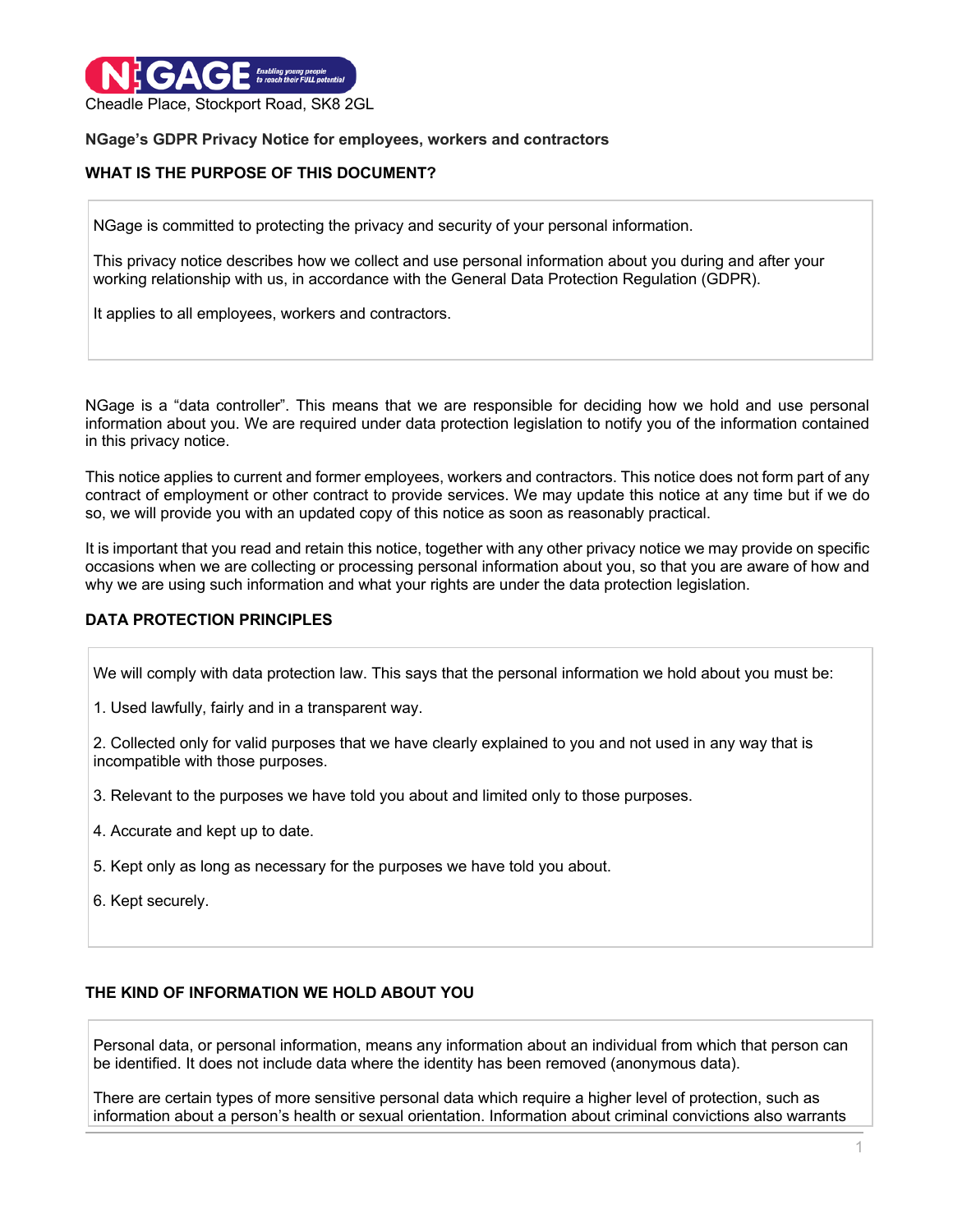We will collect, store, and use the following categories of personal information about you:

- Personal contact details such as name, title, addresses, telephone numbers, and personal email addresses.
- Date of birth.
- Gender.
- Marital status and dependants.
- Next of kin and emergency contact information.
- National Insurance number.
- Bank account details, payroll records and tax status information.
- Salary, annual leave, pension and benefits information.
- Start date and, if different, the date of your continuous employment.
- Leaving date and your reason for leaving.
- Location of employment or workplace.
- Copy of driving licence.
- Recruitment information (including copies of right to work documentation, references and other information included in a CV or cover letter or as part of the application process).
- Employment records (including job titles, work history, working hours, holidays, training records and professional memberships).
- Compensation history.
- Performance information.
- Disciplinary and grievance information.
- CCTV footage and other information obtained through electronic means such as swipe card records.
- Information about your use of our information and communications systems.
- Photographs.
- Results of HMRC employment status check, details of your interest in and connection with the intermediary through which your services are supplied.

We may also collect, store and use the following more sensitive types of personal information:

- Information about your race or ethnicity, religious beliefs, sexual orientation and political opinions.
- Trade union membership.
- Information about your health, including any medical condition, health and sickness records, including:
	- where you leave employment and under any share plan operated by a group company the reason for leaving is determined to be ill-health, injury or disability, the records relating to that decision;
	- details of any absences (other than holidays) from work including time on statutory parental leave and sick leave; and
	- where you leave employment and the reason for leaving is related to your health, information about that condition needed for pensions and permanent health insurance purposes.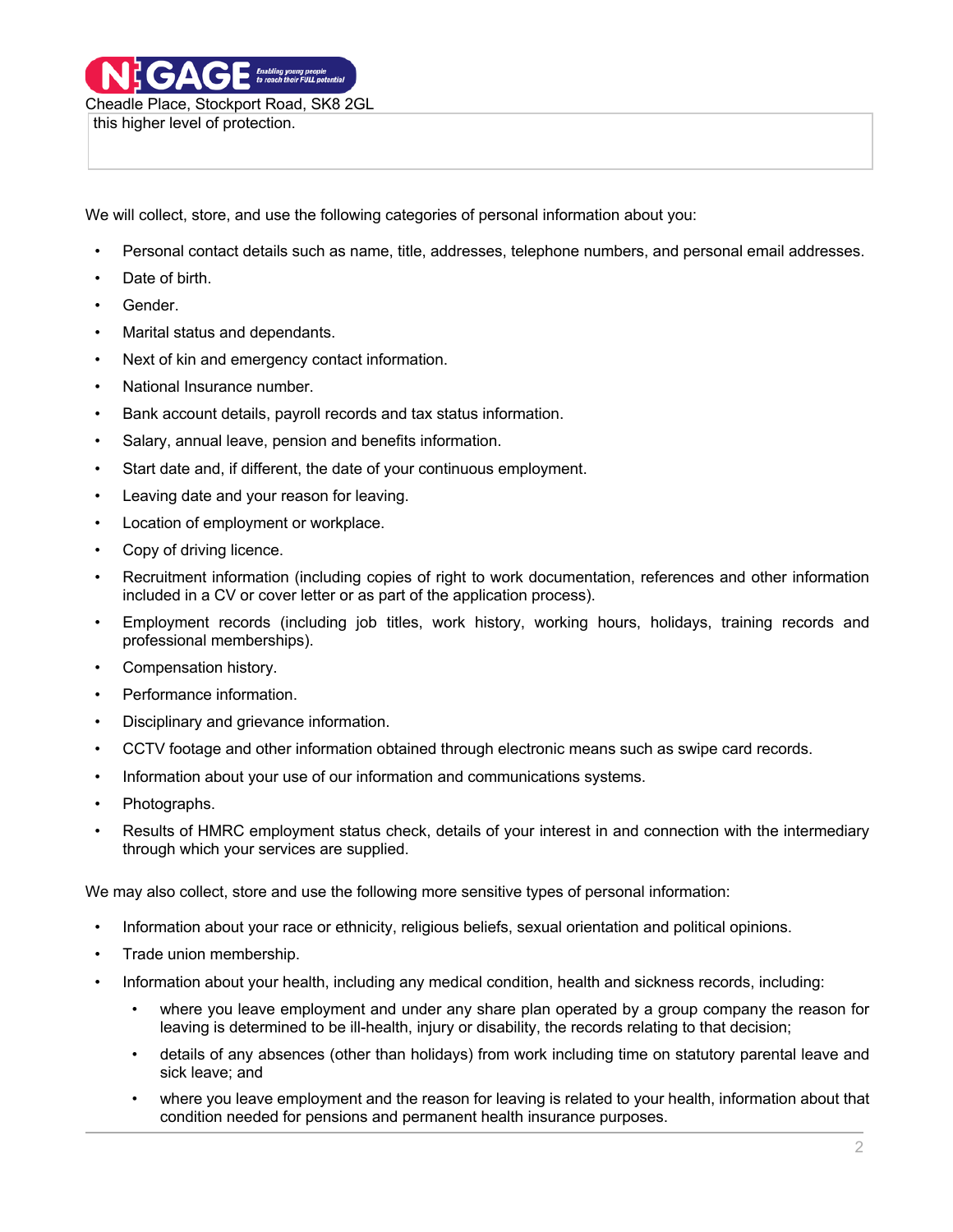

Information about criminal convictions and offences.

# **HOW IS YOUR PERSONAL INFORMATION COLLECTED?**

We collect personal information about employees, workers and contactors through the application and recruitment process, either directly from candidates or sometimes from an employment agency or background check provider. We may sometimes collect additional information from third parties including former employers, credit reference agencies or other background check agencies, character references and DBS check.

We may also collect personal information from the trustees or managers of pension arrangements operated by a group company.

We will collect additional personal information in the course of job-related activities throughout the period of you working for us.

### **HOW WE WILL USE INFORMATION ABOUT YOU**

We will only use your personal information when the law allows us to. Most commonly, we will use your personal information in the following circumstances:

- 1. Where we need to perform the contract we have entered into with you.
- 2. Where we need to comply with a legal obligation.

3. Where it is necessary for legitimate interests pursued by us or a third party and your interests and fundamental rights do not override those interests.

We may also use your personal information in the following situations, which are likely to be rare:

- 1. Where we need to protect your interests (or someone else's interests).
- 2. Where it is needed in the public interest.

#### **Situations in which we will use your personal information**

We need all the categories of information in the list above primarily to allow us to perform our contract with you and to enable us to comply with legal obligations. In some cases, we may use your personal information to pursue legitimate interests, provided your interests and fundamental rights do not override those interests. The situations in which we will process your personal information are listed below.

- Making a decision about your recruitment or appointment, for example, your CV or application form.
- Determining the terms on which you work for us.
- Checking you are legally entitled to work in the UK.
- Paying you and, if you are an employee or deemed employee for tax purposes, deducting tax and National Insurance contributions (NICs).
- Providing the following benefits to you: pension.
- Enrolling you in a pension arrangement in accordance with our statutory automatic enrolment duties.
- Liaising with the trustees or managers of a pension arrangement operated by a group company, your pension provider and any other provider of employee benefits.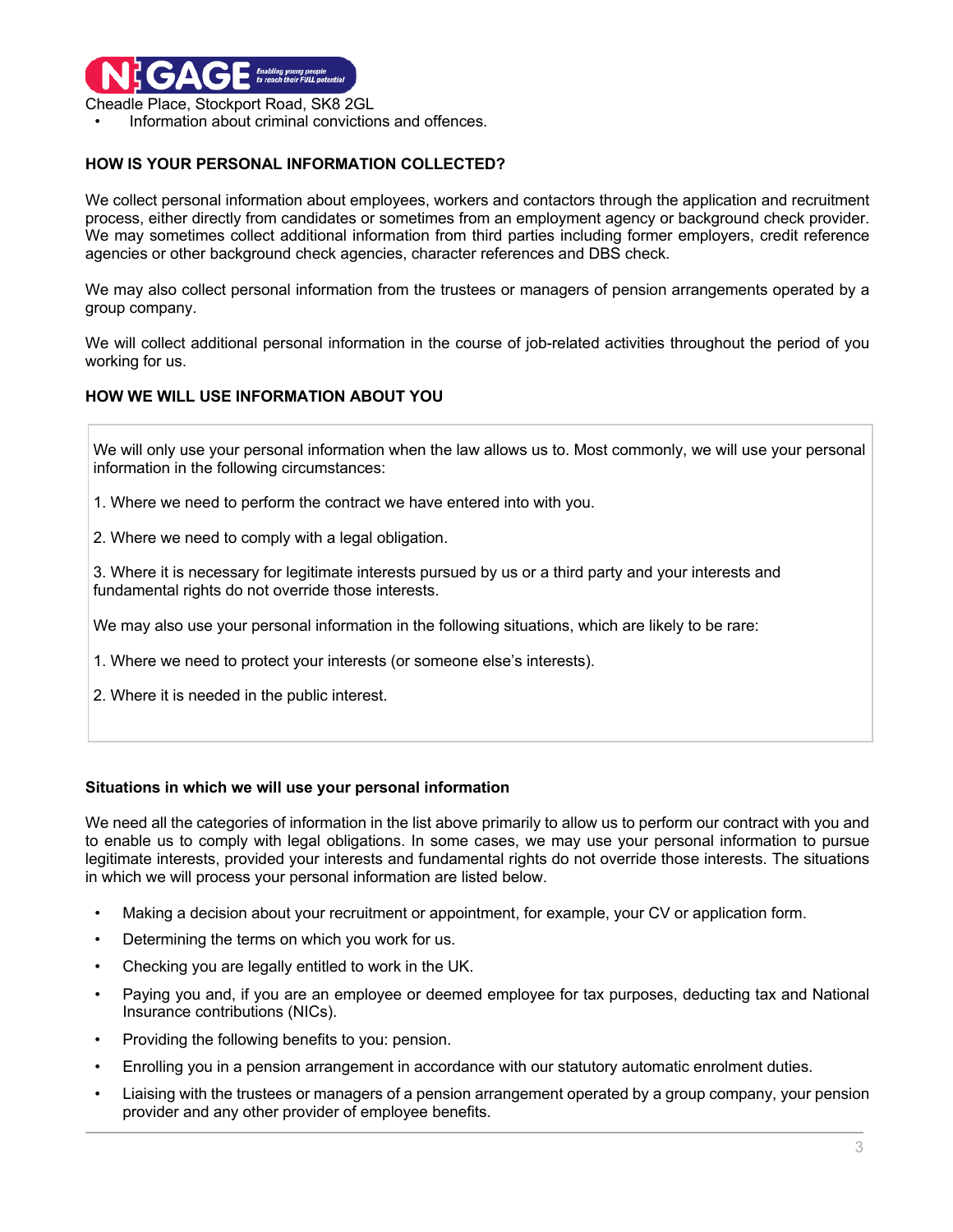**COLORED Expabling young people** 

Cheadle Place, Stockport Road, SK8 2GL

- Administering the contract, we have entered into with you.
- Business management and planning, including accounting and auditing.
- Conducting performance reviews, managing performance and determining performance requirements.
- Making decisions about salary reviews and compensation.
- Assessing qualifications for a particular job or task, including decisions about promotions.
- Gathering evidence for possible grievance or disciplinary hearings.
- Making decisions about your continued employment or engagement.
- Making arrangements for the termination of our working relationship.
- Education, training and development requirements.
- Dealing with legal disputes involving you, or other employees, workers and contractors, including accidents at work.
- Ascertaining your fitness to work.
- Managing sickness absence.
- Complying with health and safety obligations.
- To prevent fraud.
- To monitor your use of our information and communication systems to ensure compliance with our IT policies.
- To ensure network and information security, including preventing unauthorised access to our computer and electronic communications systems and preventing malicious software distribution.
- Equal opportunities monitoring.

Some of the above grounds for processing will overlap and there may be several grounds which justify our use of your personal information.

#### **If you fail to provide personal information**

If you fail to provide certain information when requested, we may not be able to perform the contract we have entered into with you (such as paying you or providing a benefit), or we may be prevented from complying with our legal obligations (such as to ensure the health and safety of our workers).

## **Change of purpose**

We will only use your personal information for the purposes for which we collected it, unless we reasonably consider that we need to use it for another reason and that reason is compatible with the original purpose. If we need to use your personal information for an unrelated purpose, we will notify you and we will explain the legal basis which allows us to do so.

Please note that we may process your personal information without your knowledge or consent, in compliance with the above rules, where this is required or permitted by law.

## **HOW WE USE PARTICULARLY SENSITIVE PERSONAL INFORMATION**

"Special categories" of particularly sensitive personal information, such as information about your health, racial or ethnic origin, sexual orientation or trade union membership, require higher levels of protection. We need to have further justification for collecting, storing and using this type of personal information. We have in place an appropriate policy document and safeguards which we are required by law to maintain when processing such data. We may process special categories of personal information in the following circumstances: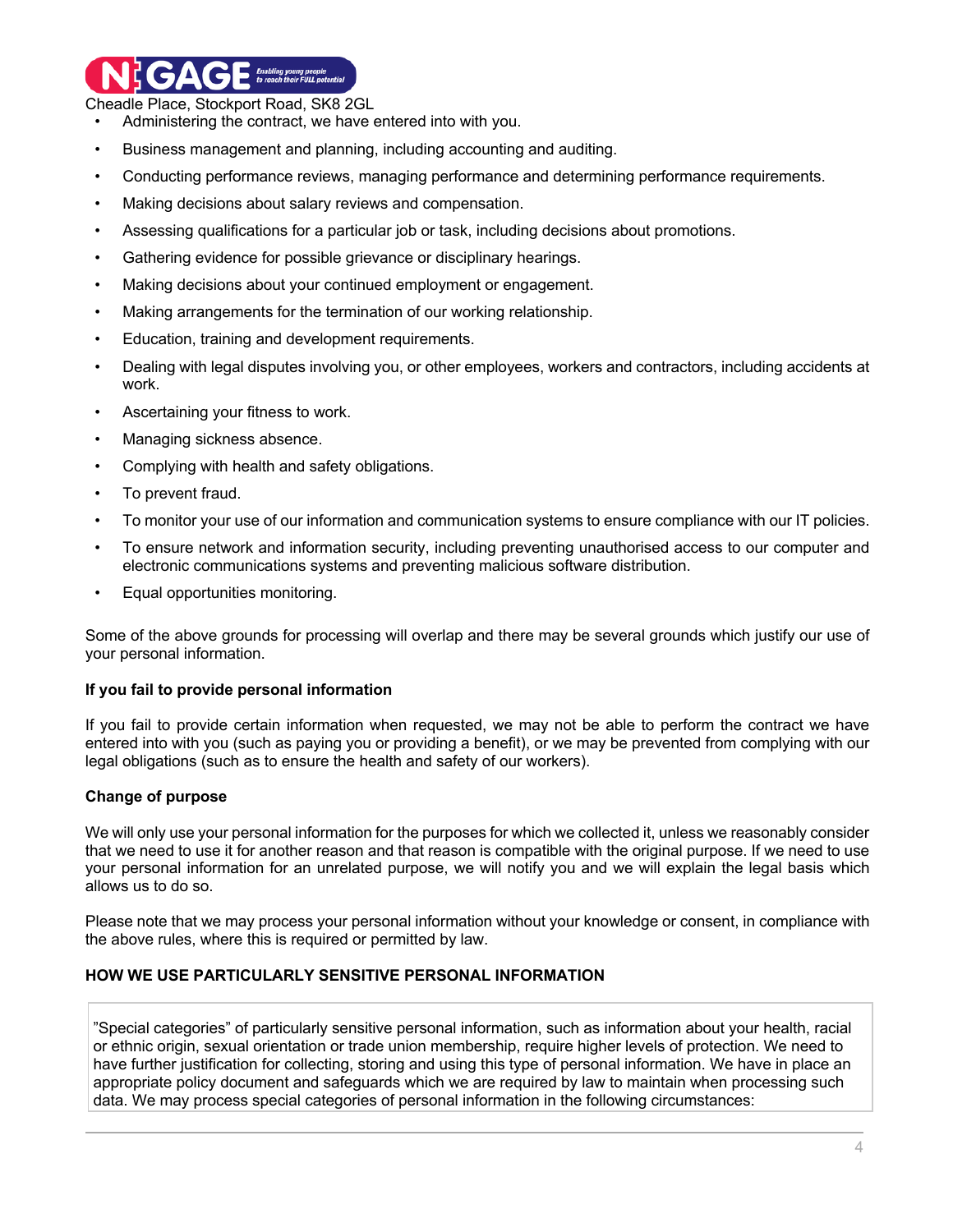

1. In limited circumstances, with your explicit written consent.

2. Where we need to carry out our legal obligations or exercise rights in connection with employment.

3. Where it is needed in the public interest, such as for equal opportunities monitoring or in relation to our occupational pension scheme.

Less commonly, we may process this type of information where it is needed in relation to legal claims or where it is needed to protect your interests (or someone else's interests) and you are not capable of giving your consent, or where you have already made the information public.

### **Situations in which we will use your sensitive personal information**

In general, we will not process particularly sensitive personal information about you unless it is necessary for performing or exercising obligations or rights in connection with employment. On rare occasions, there may be other reasons for processing, such as it is in the public interest to do so. The situations in which we will process your particularly sensitive personal information are listed below. We have indicated the purpose or purposes for which we are processing or will process your more sensitive personal information.

- We will use information about your physical or mental health, or disability status, to ensure your health and safety in the workplace and to assess your fitness to work, to provide appropriate workplace adjustments, to monitor and manage sickness absence and to administer benefits including statutory maternity pay, statutory sick pay, pensions and permanent health insurance. We need to process this information to exercise rights and perform obligations in connection with your employment.
- We will use information about your race or national or ethnic origin, religious, philosophical or moral beliefs, or your sexual life or sexual orientation, to ensure meaningful equal opportunity monitoring and reporting.
- We will use trade union membership information to pay trade union premiums, register the status of a protected employee and to comply with employment law obligations.

## **Do we need your consent?**

We do not need your consent if we use special categories of your personal information in accordance with our written policy to carry out our legal obligations or exercise specific rights in the field of employment law. In limited circumstances, we may approach you for your written consent to allow us to process certain particularly sensitive data. If we do so, we will provide you with full details of the information that we would like and the reason we need it, so that you can carefully consider whether you wish to consent. You should be aware that it is not a condition of your contract with us that you agree to any request for consent from us.

## **INFORMATION ABOUT CRIMINAL CONVICTIONS**

We may only use information relating to criminal convictions where the law allows us to do so. This will usually be where such processing is necessary to carry out our obligations and provided we do so in line with our data protection policy.

We envisage that we will hold information about criminal convictions.

We will only collect information about criminal convictions if it is appropriate given the nature of the role and where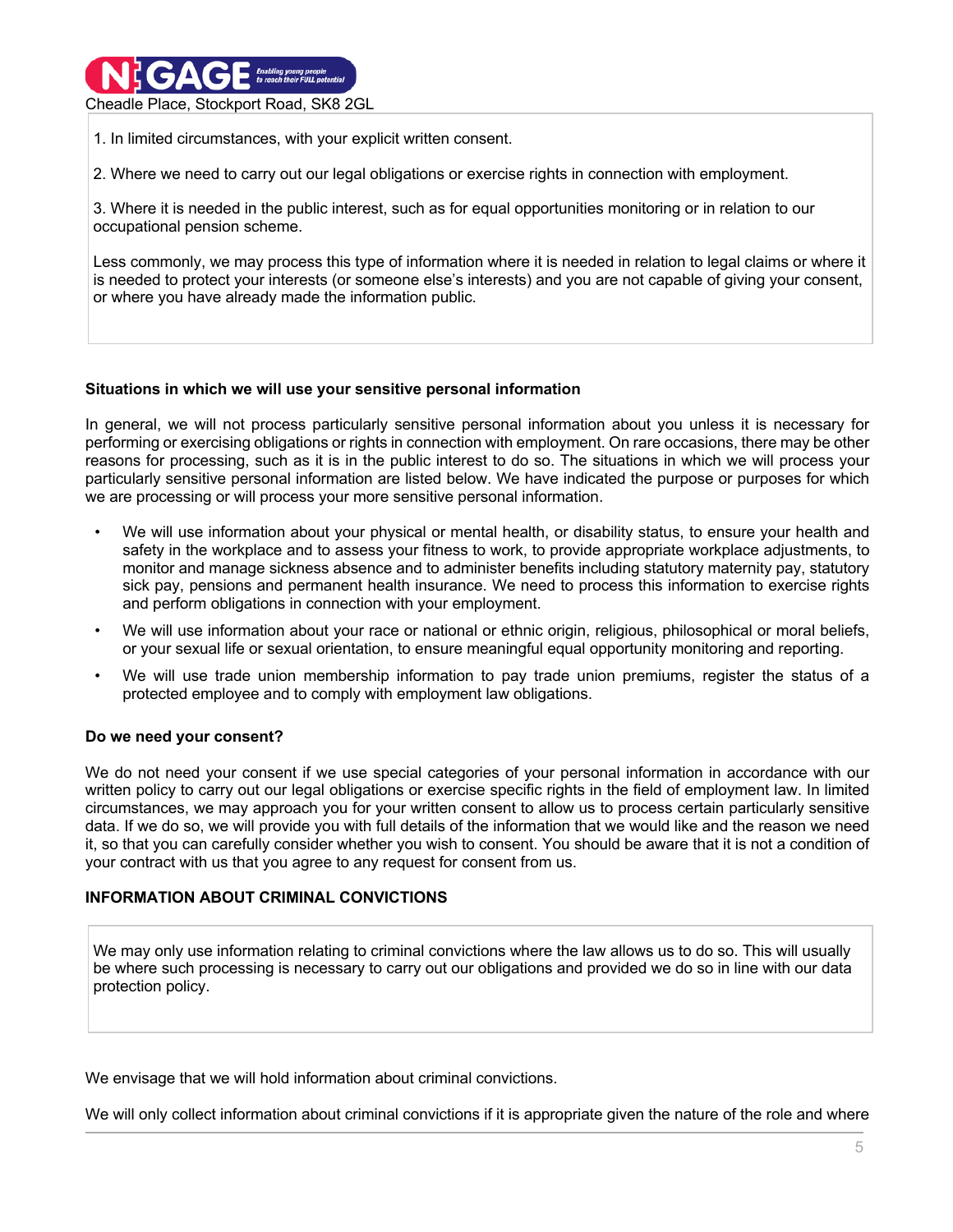

we are legally able to do so. Where appropriate, we will collect information about criminal convictions as part of the recruitment process or we may be notified of such information directly by you in the course of you working for us. We will use information about criminal convictions and offences in the following ways:

- Contacting insurance companies to obtain quotations for insurance purposes
- Completing declaration forms
- Passing information on to board of directors for decision making purpopses

We are allowed to use your personal information in this way to carry out our obligations to comply with insurers and completing declaration forms. We have in place an appropriate policy and safeguards which we are required by law to maintain when processing such data.

### **AUTOMATED DECISION-MAKING**

Automated decision-making takes place when an electronic system uses personal information to make a decision without human intervention. We are allowed to use automated decision-making in the following circumstances:

1. Where we have notified you of the decision and given you 21 days to request a reconsideration.

2. Where it is necessary to perform the contract with you and appropriate measures are in place to safeguard your rights.

3. In limited circumstances, with your explicit written consent and where appropriate measures are in place to safeguard your rights.

If we make an automated decision on the basis of any particularly sensitive personal information, we must have either your explicit written consent or it must be justified in the public interest, and we must also put in place appropriate measures to safeguard your rights.

You will not be subject to decisions that will have a significant impact on you based solely on automated decisionmaking, unless we have a lawful basis for doing so and we have notified you.

We do not envisage that any decisions will be taken about you using automated means, however we will notify you in writing if this position changes.

## **DATA SHARING**

We may have to share your data with third parties, including third-party service providers and other entities in the group.

We require third parties to respect the security of your data and to treat it in accordance with the law.

If we do, you can expect a similar degree of protection in respect of your personal information.

#### **Why might you share my personal information with third parties?**

We will share your personal information with third parties where required by law, where it is necessary to administer the working relationship with you or where we have another legitimate interest in doing so.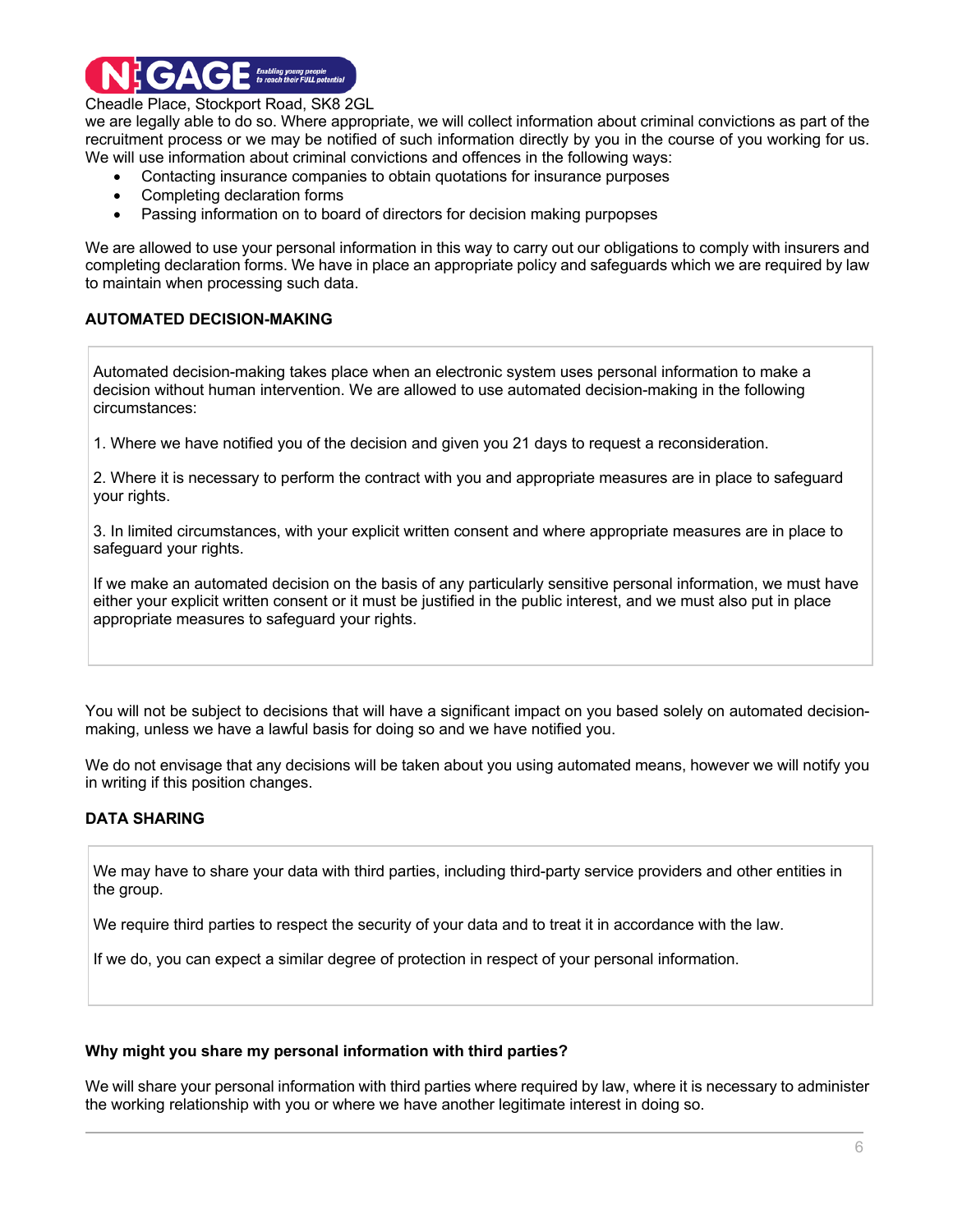

#### **Which third-party service providers process my personal information?**

"Third parties" includes third-party service providers (including contractors and designated agents) and other entities within our group. The following activities are carried out by third-party service providers: N-Gage designated payroll personnel, N-Gage designated pension company, administration, benefits provision and administration, IT contractor, and N-Gage office personnel.

We will share personal data regarding your participation in any pension arrangement operated by a group company with the trustees or scheme managers of the arrangement in connection with the administration of the arrangements.

#### **How secure is my information with third-party service providers and other entities in our group?**

All our third-party service providers and other entities in the group are required to take appropriate security measures to protect your personal information in line with our policies. We do not allow our third-party service providers to use your personal data for their own purposes. We only permit them to process your personal data for specified purposes and in accordance with our instructions.

#### **When might you share my personal information with other entities in the group?**

We will share your personal information with other entities in our group as part of our regular reporting activities on company performance, in the context of a business reorganisation or group restructuring exercise, for system maintenance support and hosting of data.

#### **What about other third parties?**

We may share your personal information with other third parties, for example in the context of the possible sale or restructuring of the business. In this situation we will, so far as possible, share anonymised data with the other parties before the transaction completes. Once the transaction is completed, we will share your personal data with the other parties if and to the extent required under the terms of the transaction.

We may also need to share your personal information with a regulator or to otherwise comply with the law. This may include making returns to HMRC, disclosures to stock exchange regulators and disclosures to shareholders such as directors' remuneration reporting requirements.

## **DATA SECURITY**

We have put in place measures to protect the security of your information. Details of these measures are available upon request.

Third parties will only process your personal information on our instructions and where they have agreed to treat the information confidentially and to keep it secure.

We have put in place appropriate security measures to prevent your personal information from being accidentally lost, used or accessed in an unauthorised way, altered or disclosed. In addition, we limit access to your personal information to those employees, agents, contractors and other third parties who have a business need to know. They will only process your personal information on our instructions and they are subject to a duty of confidentiality.

We have put in place procedures to deal with any suspected data security breach and will notify you and any applicable regulator of a suspected breach where we are legally required to do so.

## **DATA RETENTION**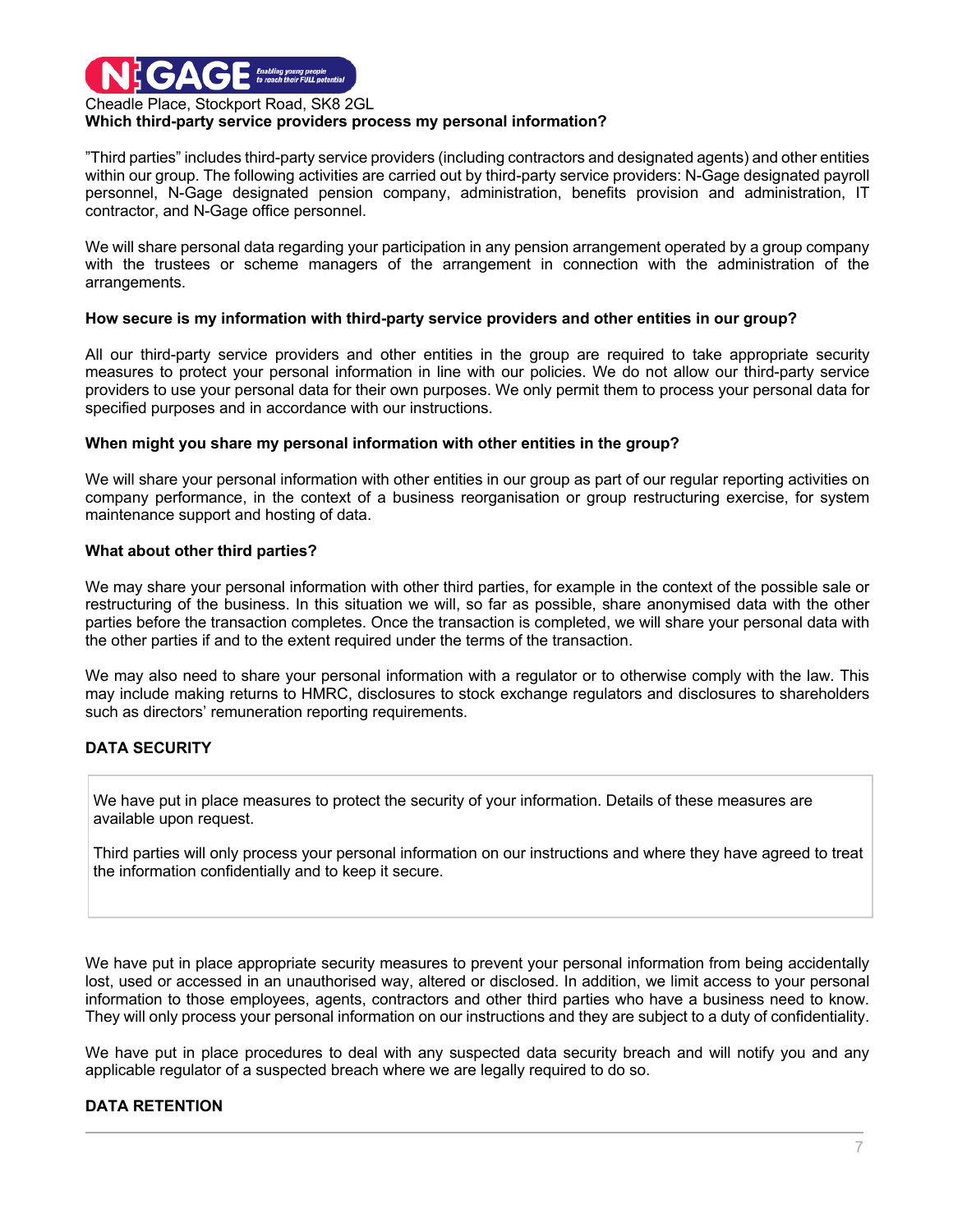

### **How long will you use my information for?**

We will only retain your personal information for as long as necessary to fulfil the purposes we collected it for, including for the purposes of satisfying any legal, accounting, or reporting requirements. To determine the appropriate retention period for personal data, we consider the amount, nature, and sensitivity of the personal data, the potential risk of harm from unauthorised use or disclosure of your personal data, the purposes for which we process your personal data and whether we can achieve those purposes through other means, and the applicable legal requirements.

In some circumstances we may anonymise your personal information so that it can no longer be associated with you, in which case we may use such information without further notice to you. Once you are no longer an employee, worker or contractor of the company we will retain and securely destroy your personal information in accordance with applicable laws and regulations.

## **RIGHTS OF ACCESS, CORRECTION, ERASURE, AND RESTRICTION**

#### **Your duty to inform us of changes**

It is important that the personal information we hold about you is accurate and current. Please keep us informed if your personal information changes during your working relationship with us.

#### **Your rights in connection with personal information**

Under certain circumstances, by law you have the right to:

- **Request access** to your personal information (commonly known as a "data subject access request"). This enables you to receive a copy of the personal information we hold about you and to check that we are lawfully processing it.
- **Request correction** of the personal information that we hold about you. This enables you to have any incomplete or inaccurate information we hold about you corrected.
- **Request erasure** of your personal information. This enables you to ask us to delete or remove personal information where there is no good reason for us continuing to process it. You also have the right to ask us to delete or remove your personal information where you have exercised your right to object to processing (see below).
- **Object to processing** of your personal information where we are relying on a legitimate interest (or those of a third party) and there is something about your particular situation which makes you want to object to processing on this ground. You also have the right to object where we are processing your personal information for direct marketing purposes.
- **Request the restriction of processing** of your personal information. This enables you to ask us to suspend the processing of personal information about you, for example if you want us to establish its accuracy or the reason for processing it.
- **Request the transfer** of your personal information to another party.

If you want to review, verify, correct or request erasure of your personal information, object to the processing of your personal data, or request that we transfer a copy of your personal information to another party, please contact one of the directors of the Company in writing.

#### **No fee usually required**

You will not have to pay a fee to access your personal information (or to exercise any of the other rights). However, we may charge a reasonable fee if your request for access is clearly unfounded or excessive. Alternatively, we may refuse to comply with the request in such circumstances.